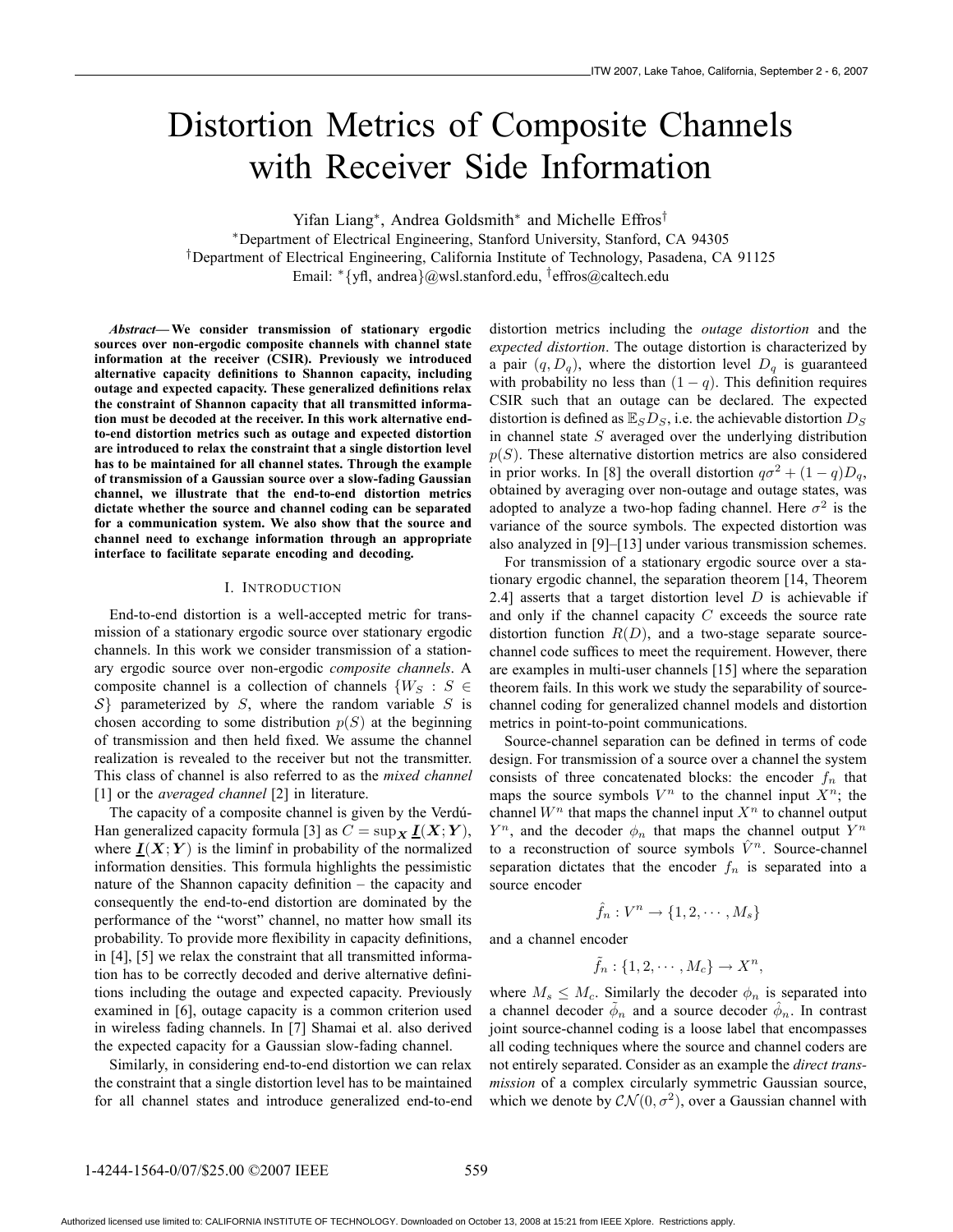input power constraint P. The linear encoder  $X = f(V) =$ <br> $\sqrt{P/\sigma^2}V$  cannot be separated into a source encoder and  $\sqrt{P/\sigma^2}V$  cannot be separated into a source encoder and a channel encoder. Therefore this direct transmission is an example of joint-source channel coding.

Source-channel separation implies that the operation of source and channel coding does not depend on the statistics of the counterpart. However, the source and channel do need to communicate through an *interface*. In the classical example of stationary ergodic sources and channels, the source requires a rate  $R(D)$  based on the target distortion D and the channel decides if it can support the rate based on its capacity C. For generalized source/channel models and distortion metrics, the interface is not necessarily a single rate and may allow multiple parameters to be agreed on between the source and channel. In [16] Vembu et al. studied the transmission of nonstationary sources over non-stationary channels. It is observed that the appropriate interface requires the notion of domination [16, Theorem 7]. Whether a source is transmissible over the channel cannot be determined by simply comparing the minimum source coding rate and channel capacity.

In this work we consider the transmission of a Gaussian source over a slow-fading Gaussian channel and illustrate that the end-to-end distortion metrics dictate whether the source and channel coding can be separated for a communication system: separation holds under the outage distortion metric but fails under the expected distortion metric. We also show that the source and channel need to exchange information through an appropriate interface, which may not be a single rate, in order to facilitate separate source-channel coding.

The rest of the paper is organized as follows. We review alternative channel capacity definitions in Section II and define generalized end-to-end distortion metrics in Section III. In Section IV we study the transmission of a Gaussian source over a slow-fading Gaussian channel. We show that the endto-end distortion metric dictates the separability of source and channel coding and also the appropriate source-channel interface. Conclusions are given in Section V.

## II. BACKGROUND: CHANNEL CAPACITY METRICS

We review alternative channel capacity definitions derived in [4], [5] to provide some background information. In a composite channel with CSIR, the state information at the receiver can be represented as an additional output. The conditional distribution from input to output is

$$
P_{S,Y^n|X^n}(s,y^n|x^n) = P_S(s)P_{Y^n|X^n,S}(y^n|x^n,s). \quad (1)
$$

The information density is defined similarly as in [3]

$$
i(x^n; y^n|s) = \log \frac{P_{Y^n|X^n, S}(y^n|x^n, s)}{P_{Y^n|S}(y^n|s)}.
$$
 (2)

# *A. Outage Capacity*

Consider a sequence of  $(n, 2^{nR})$  codes. Let  $P_o^{(n)}$  be the probability that the decoder declares an outage. Let  $P_e^{(n)}$  be the probability that the receiver decodes improperly given that no outage is declared. We say that a rate  $R$  is outage-q achievable if there exists a sequence of  $(n, 2^n R)$  channel codes such that  $\lim_{n\to\infty} P_o^{(n)} \leq q$  and  $\lim_{n\to\infty} P_e^{(n)} = 0$ . The *capacity versus outage*  $\widetilde{C}_q$  of the above channel is defined to be the supremum over all outage-q achievable rates, and is shown to be [3], [4]

$$
C_q = \sup_{\mathbf{X}} \sup \left\{ \alpha : \lim_{n \to \infty} \Pr \left[ \frac{1}{n} i(X^n; Y^n | S) \le \alpha \right] \le q \right\}.
$$
\n(3)

The concept of capacity versus outage was initially proposed in [6] for cellular mobile radios. See also [17, Ch. 4] and references therein for more details. A closely-related concept of  $\epsilon$ -capacity was defined in [3], where the error probability  $\epsilon$  consists of decoding errors unknown to the receiver. By contrast in the definition of capacity versus outage the receiver declares an outage based on CSIR when it cannot decode with vanishing error probability. As a consequence no decoding is performed for outage states.

The operational implication of this definition is that the encoder uses a single codebook and sends information at rate  $C_q$ . Assuming the channel is used repeatedly and at each use the channel state takes on some value according to  $P(S)$ , the receiver can correctly decode the information proportion  $(1 - q)$  of the time and declare an outage proportion q of the time. When an outage occurs, the transmitted data are lost and the receiver may notify the sender for retransmission. We further define the *outage capacity*  $C_q^o = (1 - q)C_q$  as the long-term average rate, which is obtained if there is some retransmission mechanism or we consider only the fraction of correctly received packets. The value  $q$  can be chosen to maximize the long-term average throughput  $C_q^o$ .

#### *B. Expected Capacity*

Another strategy for increasing reliably-received rate is to use a single encoder at a rate  $R_t$  and a collection of decoders, each parameterized by s and decoding at a rate  $R_s \leq R_t$ . The transmitter is forced to use a single encoder without channel side information, nevertheless the receiver can choose the appropriate decoder based on CSIR. Denote by  $P_e^{(n,s)}$  the probability of error associated with channel s. We define the expected capacity  $C<sup>e</sup>$  as the supremum of all achievable rates  $\mathbb{E}_S R_S$  of any code sequence that satisfies  $\mathbb{E}_S P_e^{(n,S)} \to 0$ .

The expected capacity of the composite channel in (1) is closely related to the capacity region of a broadcast (BC) channel with  $|S|$  receivers, where we denote by  $|S|$  the cardinality of the user index set  $S$ . In the broadcast system the channel from the input to the output of receiver  $s$  is

$$
P_{Y_s^n|X^n}(y_s^n|x^n) = P_{Y^n|X^n,S}(y_s^n|x^n,s).
$$

It is easily seen that any weighted sum-rate over the broadcast capacity region is an achievable expected rate for the corresponding composite channel, where the rate  $R_s$  achieved by user s is weighted by the probability  $P(s)$ . Using broadcast channel codes, the expected capacity is derived in [7] for a Gaussian slow-fading channel and in [5] for a composite binary symmetric channel. General upper and lower bounds of expected capacity are also presented in [4], [5].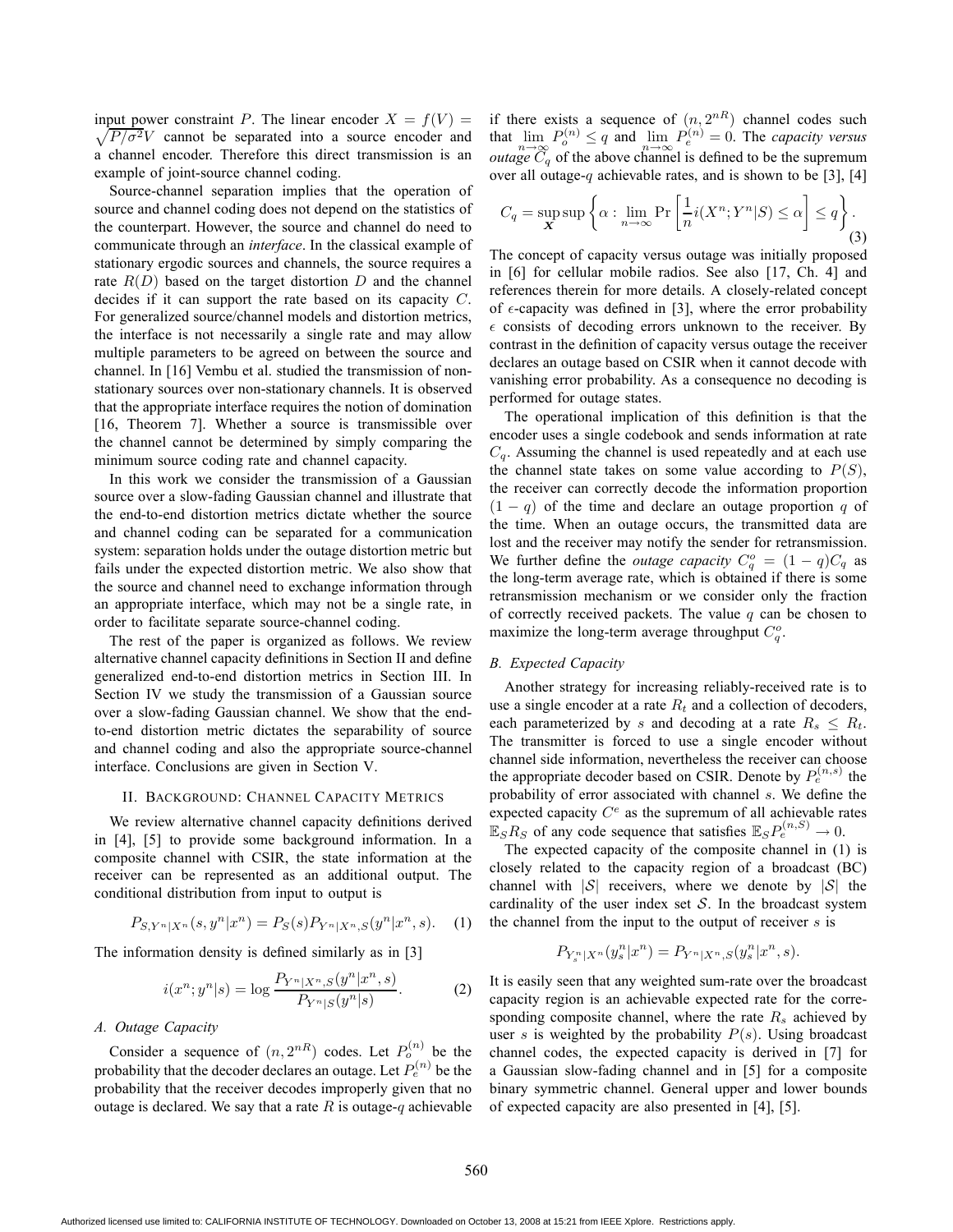#### III. END-TO-END DISTORTION METRICS

We consider an stationary ergodic source that produces source symbols  $V_1, V_2, \cdots, V_n$  drawn i.i.d. from a distribution  $P(V)$ . The source is transmitted over a composite channel  $W^n$ :  $X^n \to (Y^n, S)$  with conditional output distribution

$$
W^{n}(y^{n}, s|x^{n}) = P_{S}(s)P_{Y^{n}|X^{n}, S}(y^{n}|x^{n}, s).
$$

Note that the source and channel encoders, whether joint or separate, do not have access to channel state information S.

#### *A. Outage Distortion*

The objective is to achieve a distortion  $D_q$  with outage probability q. More specifically, we want to design an encoder  $f_n: V^n \to X^n$  that maps the source symbols to the channel input and a decoder  $\phi_n : (Y^n, S) \to \hat{V}^n$  that maps the channel output to an estimation of source symbols such that

$$
\Pr\left\{ (V^n, \hat{V}^n) : d(V^n, \hat{V}^n) \le D_q \right\} \ge 1 - q,\tag{4}
$$

where  $d(V^n, \hat{V}^n) = \frac{1}{n} \sum_{i=1}^n d(V_i, \hat{V}_i)$  is the distortion measure between the source sequence  $V^n$  and its reconstruction  $\hat{V}^n$ . In order to evaluate (4) we need the conditional distribution  $P(\hat{V}^n | V^n)$ . Assuming the encoder  $f_n$  and the decoder  $\phi_n$  are deterministic, this distribution is given by

$$
\sum_{(X^n, Y^n, S)} W^n(Y^n, S | X^n) \cdot \mathbf{1} \left\{ X^n = f_n(V^n), \hat{V}^n = \phi_n(Y^n, S) \right\}
$$
\n
$$
(5)
$$

Here  $1\{\cdot\}$  is the indicator function. Note that the channel statistics  $W^n$  and the source statistics  $P(V^n)$  are fixed, so the code design is essentially the appropriate choice of the encoder-decoder pair  $(f_n, \phi_n)$ .

## *B. Expected Distortion*

For the expected distortion metric, our design objective now changes from (4) to

$$
\mathbb{E}_{(V^n, \hat{V}^n)}\left\{d(V^n, \hat{V}^n)\right\} \le D^e,\tag{6}
$$

where  $D<sup>e</sup>$  is the target expected distortion. Using the conditional distribution  $P(\hat{V}^n|V^n)$  in (5), the expected distortion can be rewritten as

$$
\mathbb{E}_{(V^n, \hat{V}^n)} \left\{ d(V^n, \hat{V}^n) \right\} = \mathbb{E}_S D_S = \sum_S P(S) D_S.
$$

Here we denote by  $D<sub>S</sub>$  the achievable average distortion when the channel is in state  $S$ , and it is given by

$$
D_S = \sum P(V^n)W^n(Y^n|X^n, S)d(V^n, \hat{V}^n),
$$

where the summation is over all  $(V^n, X^n, Y^n, \hat{V}^n)$  such that  $X^n = f_n(V^n)$  and  $\hat{V}^n = \phi_n(Y^n, S)$ .<br>Notice that when a stationary ergod

Notice that when a stationary ergodic source is transmitted over a stationary ergodic channel, we can design sourcechannel codes such that  $d(V^n, \hat{V}^n)$  approaches the same limit as  $n \to \infty$ . However, in the case of a composite channel it is possible that  $d(V^n, \hat{V}^n)$  approaches different limits depending on the channel state  $S$ , so the expected distortion metric captures the distortion averaged over various channel states.

## IV. SOURCE-CHANNEL CODING

In this section we consider transmission of a stationary ergodic source over non-ergodic composite channels. We first recall the definition of a source rate-distortion function as [18, page 342]

$$
R(D) = \min_{P(\hat{V}|V): \mathbb{E}d(V,\hat{V}) \le D} I(V; \hat{V}).
$$
 (7)

For a stationary ergodic source and channel, it is shown that if  $R(D) < C$  then the source can be transmitted over the channel subject to an *average fidelity criterion*  $\mathbb{E}\left\{d(V^n, \hat{V}^n)\right\} \leq D$ .<br>Convergely, if the transmission estistics the systems fidelity Conversely, if the transmission satisfies the average fidelity criterion, we also conclude  $R(D) \leq C$  [14, page 130]. Next we consider composite channel models and generalized distortion metrics.

*A. Source Channel Coding under an Outage Distortion Metric* **Lemma IV.1** *The source can be transmitted over the channel and satisfy the outage distortion constraint* (4) *if*

$$
R(D_q) < C_q = C_q^o / (1 - q),
$$

where  $C_q^o$  is the outage capacity,  $C_q$  is defined in (3) and <sup>R</sup>(D<sup>q</sup>) *is the source rate distortion function* (7) *evaluated at distortion level* Dq*.*

 This lemma gives a sufficient condition for the source to be <sup>J</sup>transmitted over the channel subject to the outage distortion constraint (4). In the proof we see the design of encoder  $f_n$ involves a two-stage procedure, i.e. a source encoder  $f_n$  and a channel encoder  $f_n$ , and similarly for the decoder  $\phi_n$ . In fact Lemma IV.1 can be viewed as the direct part of source-channel separation under the outage distortion metric.

In the rate distortion theory for source coding, one often imposes the average fidelity criterion

$$
\mathbb{E}\left\{d(V^n,\hat{V}^n)\right\} \le D. \tag{8}
$$

The main challenge here is to satisfy the condition (4) which is based on the tail of the distortion distribution rather than on its mean. So for source coding, instead of the global average fidelity criterion (8), we impose the following local  $\epsilon$ -fidelity *criterion* [14, page 123]

$$
\Pr\left\{ (V^n, \hat{V}^n) : d(V^n, \hat{V}^n) \le D \right\} \ge 1 - \epsilon. \tag{9}
$$

It is well known that for any  $\delta > 0$  there exist source codes with rate  $R < R(D) + \delta$  such that the average fidelity criterion is satisfied [18, page 351]. In order to prove Lemma IV.1, we need the following stronger result [14, page 125]:

**Lemma IV.2** *For any*  $0 < \epsilon < 1$  *there exist source codes with rate*  $R < R(D) + \delta$  *that satisfy the e-fidelity criterion* (9)*.* 

The existence of these codes is essential to the following proof of Lemma IV.1.

*Proof:* In the following we denote  $R = R(D_q)$  and  $C = C_q = C_q^o/(1-q)$  to simplify notation. By Lemma IV.2,<br>for any  $0 \le \epsilon \le 1$  and  $\delta > 0$ , there exists source encoder for any  $0 < \epsilon < 1$  and  $\delta > 0$ , there exists source encoder

$$
\hat{f}_n: V^n \to U \in \{1, 2, \cdots, 2^{n(R+\delta)}\}
$$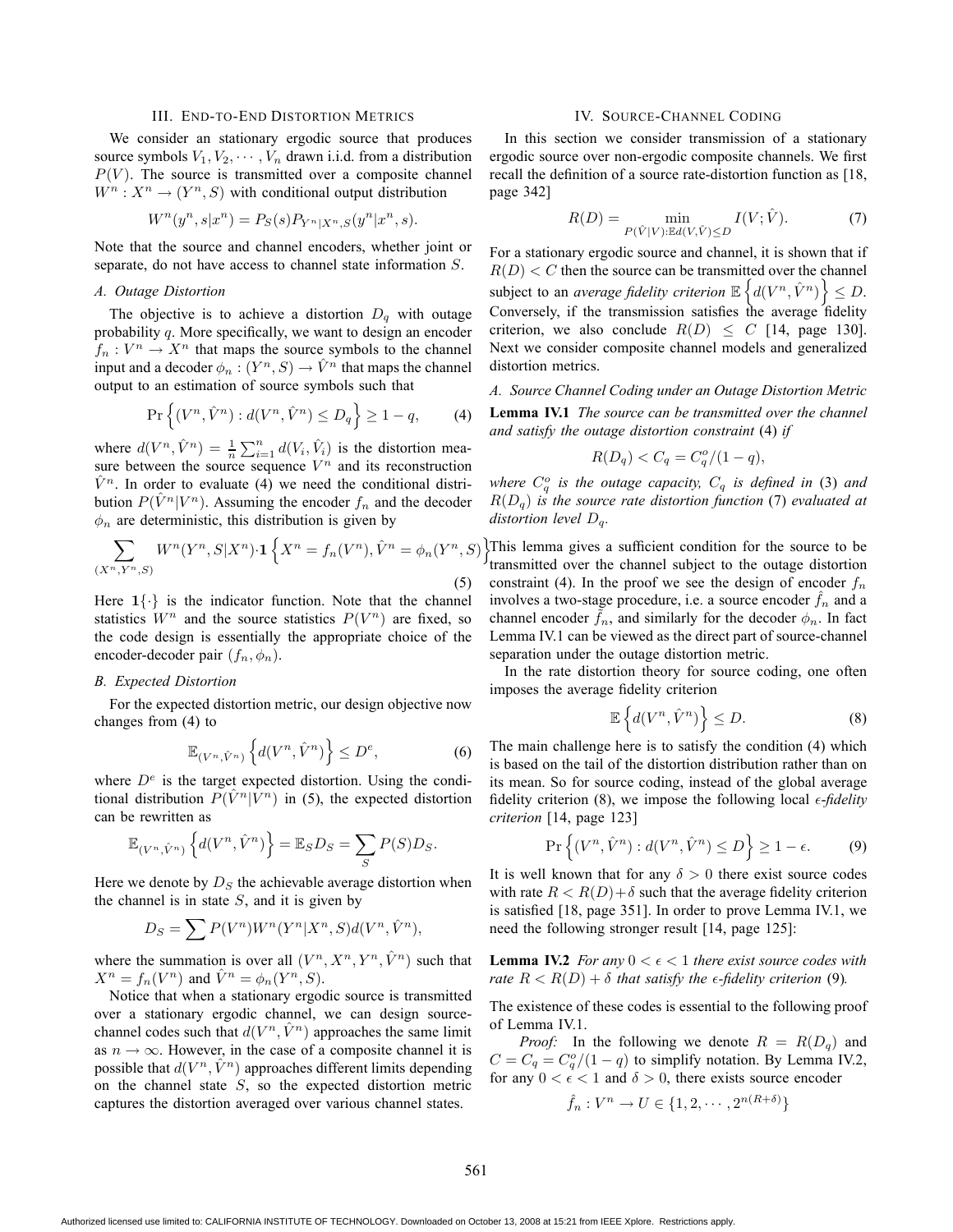and source decoder

$$
\hat{\phi}_n: U \in \{1, 2, \cdots, 2^{n(R+\delta)}\} \to \tilde{V}^n
$$

such that  $Pr\left\{d(V^n, \tilde{V}^n) \le D\right\} \ge 1 - \epsilon$ . Here  $\tilde{V}^n$  is the sequence reconstruction sequences  $R_V$  definition of  $C - C$  there source reconstruction sequence. By definition of  $C = C_q$  there<br>exist channel codes with channel encoder exist channel codes with channel encoder

$$
\tilde{f}_n: U \in \{1, 2, \cdots, 2^{n(C-\delta)}\} \to X^n
$$

and channel decoder

$$
\tilde{\phi}_n : (Y^n, S) \to \hat{U} \in \{1, 2, \cdots, 2^{n(C - \delta)}\}
$$

such that  $\lim_{n \to \infty} P_o^{(n)} \le q$  and  $\lim_{n \to \infty} P_e^{(n)} = 0$ . For sufficiently small  $\delta$  we have  $R + \delta < C - \delta$ , which guarantees the output of the source encoder  $\hat{f}_n$  always lies in the domain of the channel encoder  $f_n$ .

Now we concatenate the source encoder, channel encoder, channel decoder and source decoder to form a communication system. Denote by  $V^n$  and  $\hat{V}^n$  the original and reconstructed source sequences, respectively. We have

$$
\Pr\left\{d(V^n, \hat{V}^n) \le D\right\}
$$
\n
$$
\ge \Pr\left\{d(V^n, \hat{V}^n) \le D, U = \hat{U}\right\}
$$
\n
$$
= \Pr\left\{U = \hat{U}\right\} \cdot \Pr\left\{d(V^n, \tilde{V}^n) \le D\right\}
$$
\n
$$
\ge (1 - P_o^{(n)})(1 - P_e^{(n)})(1 - \epsilon) \to 1 - q
$$

as  $n \to \infty$  and  $\epsilon \to 0$ .

Note that although Lemma IV.1 and IV.2 are derived for sources with finite alphabets and bounded distortion measures, the result presented here can be generalized to continuousalphabet sources and unbounded distortion measures using the technique of [19, Ch. 7].

For our strategy the outage states are recognized by the receiver, which can request a retransmission or simply reconstruct the source symbol by its mean – hence the distortion is the variance of the source symbol. The same outage distortion constraint (4) can be also met by concatenating the source code in Lemma IV.2 and the channel code based on the  $\epsilon$ -capacity of [3]. However, there is a subtle difference: the receiver cannot recognize the decoding error in the latter strategy and the reconstruction based on the decoded symbols, possibly in error, may lead to large distortions.

We illustrate the separate source and channel codes constructed in the proof of Lemma IV.1 by the following example. As shown in Figure 1, a Gaussian source  $CN(0, \sigma^2)$  is transmitted over a Rayleigh slow-fading Gaussian channel with fading distribution  $p(\gamma) = (1/\overline{\gamma}) e^{-\gamma/\overline{\gamma}}$ , where  $\overline{\gamma}$  is the average channel power gain. The transmitter has a power constraint P. The additive Gaussian noise is i.i.d. and normalized to have unit variance. In this example we index each channel by the power gain  $\gamma$ , which has the same role as the previous channel index s. We consider the case where the source block length is the same as the channel block length, i.e. the *bandwidth expansion ratio* b, defined as the number of channel uses per source symbol, equals to 1.

For an outage probability  $q$  the corresponding threshold of channel gain is  $\gamma_q = -\bar{\gamma} \log(1 - q)$ , so in non-outage states the channel can support a rate of

$$
C_q = \log(1 + P\gamma_q) = \log[1 - P\bar{\gamma}\log(1 - q)].
$$
 (10)

The rate distortion function of a complex Gaussian source is given by  $R(D_q) = \log(\sigma^2/D_q)$ . From Lemma IV.1 if

$$
\sigma^2/D_q < 1 - P\bar{\gamma}\log(1-q),\tag{11}
$$

then the outage distortion requirement (4) can be satisfied by concatenation of a source code at rate  $R(D_q)$  and a channel code at rate  $C_q$  as given in (10).

$$
\mathcal{CN}(0, \sigma^2) \longrightarrow \text{Encoder } f_n \longrightarrow \text{Channel } p(\gamma) \longrightarrow \text{Decoder } \phi_n \longrightarrow \text{Decoder } \phi_n
$$

Fig. 1. Transmission of Gaussian source over slow-fading Gaussian channels

It is well known that the uncoded scheme is optimal for transmission of a Gaussian source over a Gaussian channel when the bandwidth expansion ratio  $b = 1$  [11], [20]. The optimality is in the sense that a linear code  $X = \sqrt{P/\sigma^2}V$ can achieve the minimum distortion

$$
D_{\gamma}^{*} = \frac{\sigma^{2}}{1 + P\gamma}
$$
 (12)  
for each channel state  $\gamma$ . It is easily seen that the optimal

uncoded scheme also requires (11) in order to satisfy the outage distortion constraint.

For the system under consideration, we have shown that separate source-channel coding meets the distortion constraint (4) if  $R(D_q) < C_q$ ; if  $R(D_q) > C_q$  then the outage distortion constraint can never be met even for joint source-channel coding. The result can be extended to slow-fading Gaussian channels with any fading distribution  $p(\gamma)$ , not necessarily the Rayleigh fading.

For other systems that transmit stationary ergodic sources over composite channels, Lemma IV.1 gives the direct part of the source-channel separation under the outage distortion metric. In order to prove optimality of separate designs we need to show that the outage distortion criterion cannot be met even with joint source-channel coding if  $R(D_q) > C_q$ . This converse is work in progress.

#### *B. Source-Channel Separation Fails for Expected Distortion*

Unlike the outage distortion metric, we do not believe that source-channel separation holds for the expected distortion metric. The same example in Figure 1 can be used to illustrate this. In the following we give the achievable expected distortion with optimal uncoded transmissions and also analyze the distortion under separate source-channel coding.

We have assumed a bandwidth expansion ratio  $b = 1$  in the example. Note that even the simplest problem of transmitting a Gaussian source over a two-user degraded Gaussian broadcast channel under bandwidth compression or expansion ( $b \neq 1$ ) is still open. Many schemes based on layering and hybrid analogdigital transmission have been proposed to tackle the problem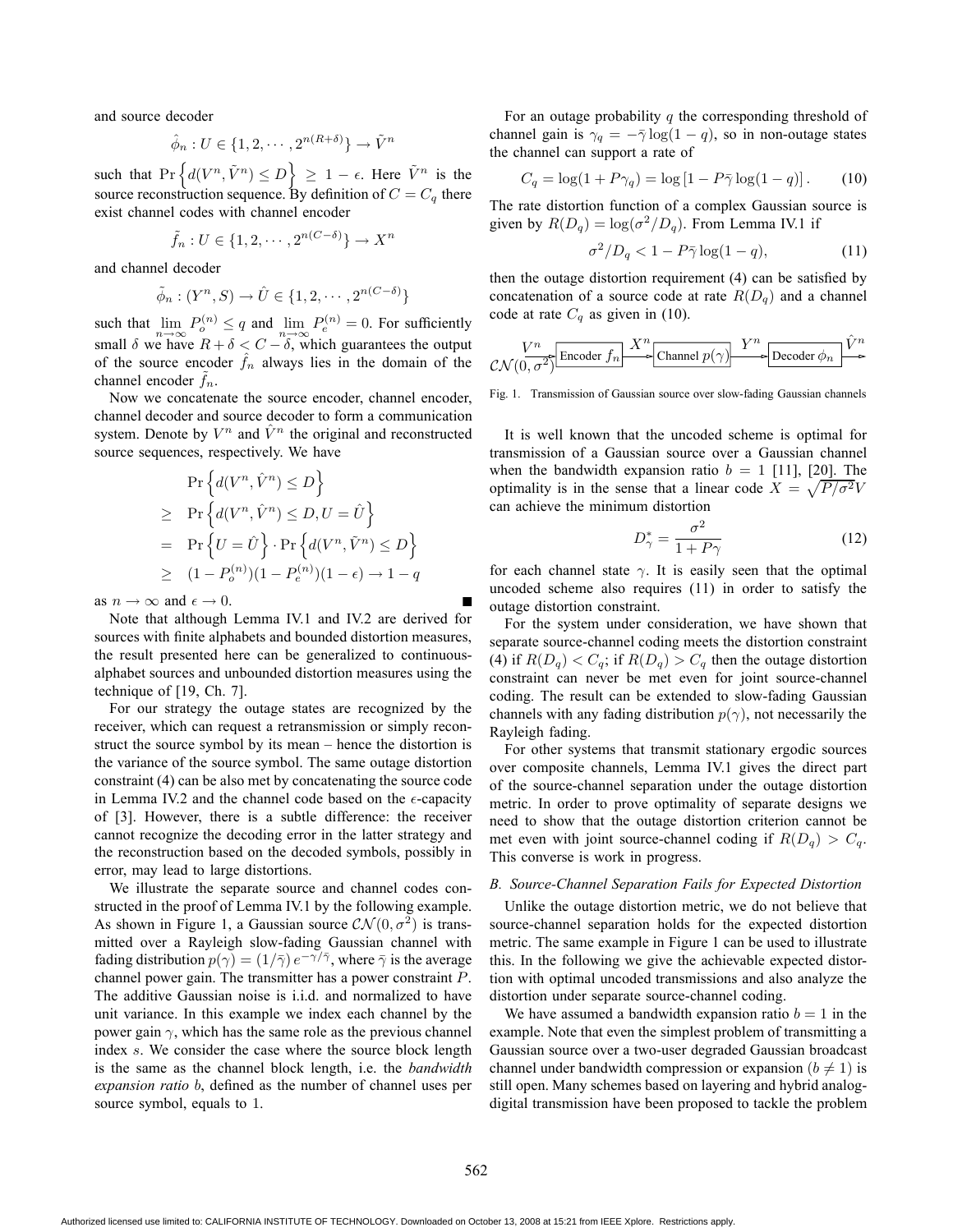[9]–[11], but so far no generally optimal scheme or general converse to the distortion region is known.

*1) Optimal Joint Source-Channel Coding:* As aforementioned in Section IV-A, the uncoded scheme with a linear code  $X = \sqrt{P/\sigma^2}V$  can achieve the minimum distortion (12)<br>for each channel state  $\alpha$  and therefore achieves the ontimal for each channel state  $\gamma$ , and therefore achieves the optimal expected distortion

$$
(D^e)^* = \int_0^\infty \frac{\sigma^2 e^{-\gamma/\bar{\gamma}}}{1 + P\gamma} \cdot \frac{d\gamma}{\bar{\gamma}} = \frac{\sigma^2 e^{1/P\bar{\gamma}}}{P\bar{\gamma}} \text{Ei}\left(\frac{1}{P\bar{\gamma}}\right), \quad (13)
$$

with  $Ei(x) = \int_{x}^{\infty} \left(\frac{e^{-t}}{t}\right) dt$  the *exponential integral function*. *2) Source-Channel Separation with Channel Codes for*

*Outage Capacity:* Consider using a channel code for outage capacity  $\hat{C}_q^o$  and a source code at rate  $C_q = C_q^o/(1-q)$ <br>with  $C_q$  defined in (3) With probability q the channel is with  $C_q$  defined in (3). With probability q the channel is in outage so the receiver estimates the transmitted source symbol by its mean and the distortion is its variance  $\sigma^2$ . With probability  $(1 - q)$  the channel can support the rate  $C_q$  and the end-to-end distortion is  $D_q = D(C_q)$ . The overall expected distortion is averaged over the non-outage and outage states, i.e.  $D_1^e(q) = q\sigma^2 + (1-q)D_q$ .<br>Linder separate source-channel

Under separate source-channel coding and channel codes for outage capacity, the minimum achievable distortion is obtained by optimizing  $D_1^e(q)$  over  $q \in (0,1)$ . For the example in Figure 1 this becomes Figure 1 this becomes

$$
D_1^e = \min_{0 < q < 1} D_1^e(q) = \min_{0 < q < 1} q\sigma^2 + \frac{(1 - q)\sigma^2}{1 - P\bar{\gamma}\log(1 - q)} \tag{14}
$$

and the solution is to evaluate  $D_1^e(q)$  at

$$
q_D^* = 1 - \exp\left\{-\frac{2}{1 + \sqrt{1 + 4P\overline{\gamma}}}\right\}.
$$
 (15)  
One might be tempted to think that the channel should

optimize its outage capacity

$$
\max_{0 < q < 1} C_q^o = \max_{0 < q < 1} (1 - q) \log \left[ 1 - P \bar{\gamma} \log (1 - q) \right] \tag{16}
$$

and provide  $(q_{C}^{*}, R_{q_{C}^{*}})$  as the interface to the source, where  $q^{*}$  is the argument that maximizes (16). In fact the solution  $q_C^*$  is the argument that maximizes (16). In fact the solution

$$
q_C^* = 1 - \exp\left\{-\frac{e^{W(P\bar{\gamma})} - 1}{P\bar{\gamma}}\right\},\,
$$

with  $W(z)$  the *Lambert-W* function solving  $z = W(z)e^{W(z)}$ , is in general different from  $q_D^*$  in (15). It is insufficient for the channel to provide only  $(q_{C}^{*}, R_{q_{C}}^{*})$  as the interface;<br>instead it should provide the entire  $(a, C)$  curve and let the instead it should provide the entire  $(q, C_q)$  curve and let the source choose the optimal operating point on this curve to minimize overall average distortion. Similarly, given a target expected distortion D, the source should determine for each outage probability q the corresponding outage distortion  $D_q =$  $(D - q\sigma^2)/(1 - q)$  and provide the entire  $(q, R(D_q))$  curve as the interface. With separate source-channel coding and a channel code for outage capacity, the expected distortion target is achievable if and only if  $R(D_q) \leq C_q$  for some q.

We illustrate the source-channel interface with a numerical example of the communication system in Figure 1:  $\bar{\gamma} = 1$ ,  $\sigma^2 = 1$  and  $P = 10$ . From (14) the minimum expected distortion  $D_1^e = 0.443$  is obtained with  $q_D^* = 0.237$ . For three different expected distortion levels  $D - f_0$  a  $D^e$ ,  $D^e = 1.1 D^e$ different expected distortion levels  $D = \{0.9D_1^e, D_1^e, 1.1D_1^e\}$ , we compute for each outage probability  $q$  the corresponding outage distortion  $D_q = (D - q\sigma^2)/(1 - q)$  and the source coding rate  $R(D_q)$ . These curves are plotted in Figure 2 together with the outage capacity  $C_q^o$  and the rate  $C_q$  that can be supported by the channel for non-outage states. We observe the outage capacity is maximized at  $q_C^* = 0.38 \neq q_D^*$ ,<br>so in general we should compare the entire curve  $(a, C)$  and so in general we should compare the entire curve  $(q, C_q)$  and  $(q, R(D_q))$  to determine whether the expected distortion target can be achieved with channel codes for outage capacity.

*3) Source-Channel Separation with Channel Codes for Expected Capacity:* We have seen in Section II that a composite channel can be viewed as a broadcast channel with virtual receivers indexed by each channel state. A broadcast channel code can be applied to achieve rate  $R_s$  when channel is in state s. It is well-known that a Gaussian source is successively refinable so we can design a multi-resolution source code which, when combined with the broadcast channel code, achieves a distortion  $D(R_s)$  for each channel state s. The overall expected distortion is  $\mathbb{E}_S D(R_S)$ .

For the system under consideration, we assume a power allocation  $\rho(\gamma) \geq 0$  which satisfies the overall power constraint  $\int_0^\infty \rho(\gamma) d\gamma = P$ . It is shown in [7] that the following rate is achievable achievable

$$
R(\gamma) = \int_0^{\gamma} \frac{u\rho(u)}{1 + uI(u)} du
$$

when the channel gain is  $\gamma$ . Here  $I(\gamma) = \int_{\gamma}^{\infty} \rho(u) du$  is the interference level when channel is in state  $\gamma$ . The minimum interference level when channel is in state  $\gamma$ . The minimum expected distortion with a multi-resolution source code and a broadcast channel code is then

$$
\min_{\rho(\gamma)} \int_0^\infty \sigma^2 e^{-R(\gamma)} p(\gamma) d\gamma.
$$
 (17)

The optimization problem (17) was solved in [13]. The optimal power allocation satisfies

$$
\rho_D^*(\gamma) = \begin{cases} 0, & \gamma < \gamma_P \text{ or } \gamma > \bar{\gamma}, \\ -I'(\gamma), & \gamma_P \le \gamma \le \bar{\gamma}, \end{cases}
$$

where

$$
I(\gamma) = \frac{\int_{\tilde{\gamma}}^{\gamma} \left(\frac{1}{2\tilde{\gamma}} - \frac{1}{u}\right) e^{-u/2\tilde{\gamma}} du}{\gamma e^{-\gamma/2\tilde{\gamma}}},
$$

and  $\gamma_P$  satisfies  $I(\gamma_P) = P$ . The minimum expected distortion is

$$
D_2^e = \sigma^2 \left[ D(\gamma_P) + \int_0^{\gamma_P} p(\gamma) d\gamma \right],
$$

where

$$
D(\gamma) = \frac{e^{-1} - \frac{1}{\bar{\gamma}} \int_{\bar{\gamma}}^{\gamma} e^{-(u+\bar{\gamma})/2\bar{\gamma}} (u/\bar{\gamma})^{-1} du}{(\gamma/\bar{\gamma})^{-1} e^{(\gamma-\bar{\gamma})/2\bar{\gamma}}}.
$$

In general the optimal power allocation  $\rho_C^*(\gamma)$  that maximizes<br>the expected capacity  $\int_{-\infty}^{\infty} B(\gamma)n(\gamma)d\gamma$  as determined in [7] the expected capacity  $\int_0^\infty R(\gamma)p(\gamma)d\gamma$ , as determined in [7],<br>is different from  $\alpha^*$  ( $\infty$ ) that minimizes the expected distortion is different from  $\rho_D^*(\gamma)$  that minimizes the expected distortion (17). Assuming separate source and channel coding and a (17). Assuming separate source and channel coding and a